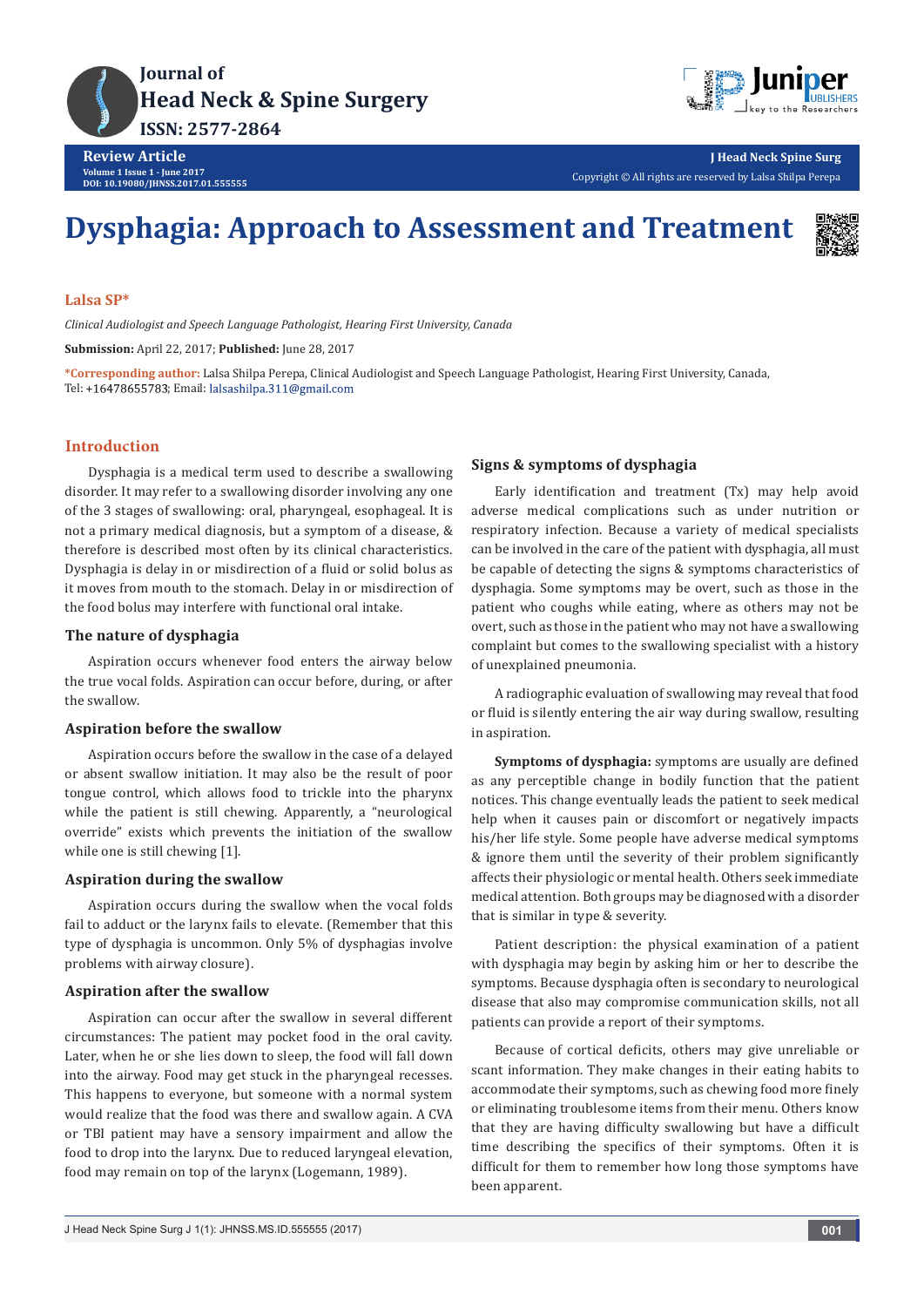This may be due to the inherent flexibility of the swallowing tract to accommodate changes in function. For patients who are able to communicate symptoms of their dysphagia, a detailed description may be useful in helping establish a diagnosis. Detailed descriptions also may be used to help the examiner focus on the types of diagnostic tests that may be most useful in delineating the source of the patient's complaint. Some clinicians find it useful to explore a patient's dysphagic symptoms by questionnaire. This method may help ensure that all relevant questions relating to the patient's symptoms are addressed by the examiner. It also gives the patient a chance to think carefully about his/her symptoms before responding.

**Obstruction:** one of the common complaints from dysphagic patients is that food or fluids "gets stuck". Most often, they report that the sticking sensation is in the throat or esophagus. Some patients do not use the word stuck but may use the word "fullness". When they localize the feeling of obstruction to the throat, they often describe their complaints as "a lump in the throat" when eating.

The medical term for this feeling is globus. Some physicians have used the term globus hystericus to describe this sensation, because it was once thought usually that the description of lump in the throat usually was associated not with organicity, but with symptoms of hysteria.

**Liquids vs solids:** Patient may report a change in their dietary habits that is associated with perceived dysphagia. Those who complain of the globus sensation often have more difficulty swallowing solids than liquids. Patients with solid food dysphagia are more likely to have disorders of esophageal origin; whereas these who complain of dysphagia for liquids are more likely to have oropharyngeal dysphagia. When patients complain of choking on liquids or solids, a more pharyngeal focused cause is suggested. Whereas those who report dysphagia for liquids & solids without choking episodes may have a more esophageal focused cause.

Gastroenterologists who support the esophagus as the source of dysphagia may use a decision tree such as the one presented below to assist in diagnosis. Such a decision tree has not been validated against a large number of patients with confirmed diagnosis; however, the concept is useful because the symptoms related to the represented diseases are well known, & the no. of potential causes for esophageal dysphagia is limited.

Symptoms & signs that may related to many disease entities. Thus using a decision tree approach based on patient complaints does not provide enough precision to help the clinician establish a diagnosis for Patient with oropharyngeal dysphagia. Gastro esophageal reflux: some Patient complain of episodes of gastro esophageal reflux (heart burn) associated with their complaint of dysphagia. Some Patient describe pain or fullness in the chest associated with their reflux.

Others may have reflux & dysphagia but may be unaware that they have reflux because the overt symptoms of chest pain or acid taste are not present. Not all Patients describe episodes of reflux unless questioned by the examiner, because they may not relate their episodes to their dysphagia. This is particularly true when Patient complain of globus sensation in the neck, because they might think that reflux in the esophagus could not be related to a problem in the throat. Eating habits: a Patient's report of changes in his/her eating habits may signal the presence of dysphagia, its level of severity, & its psychological impact.

Complaints that elimination of specific food items from the diet, such as liquids or solids or items that are sticky or crumby, may help the examiner focus the evaluation. Excessive chewing of solid food to avoid a sticking sensation may be more consistent with esophageal disease Vs the pharyngeal focused complaint that liquids always seem to come back through the nose. People/ patients who report excessive time to finish a meal often have dysphagia that requires careful evaluation. Patients who report that they no longer feel comfortable eating in a restaurant because they have to regurgitate or choke should be examined with care. Patient who have experienced marked weight loss or who no longer enjoy the pleasures of eating probably have dysphagia that has reached a high level of severity.

Signs of dysphagia: signs are objective measurements or observations of behaviors that people elicit during a physical examination. In a dysphagic patient who is cooperative, this measurement entails an examination of the cranial nerves relevant to swallowing. Some signs are seen during observation of the Patient eating. Signs & symptoms may overlap. Example A Patient may complains have liquid going into the nose & food sticking. Both may be seen by the examiner on the video fluoroscopic swallowing study.

a. The physical evaluation of a Patient may reveal signs that are consistent with dysphagia, such as

- b. Drooling from the lip or tongue weakness
- c. Poor dentition

d. Loss of strength or range of motion in the tongue, jaw or velum

e. Poor strength or coordination may result in choking on liquids during test swallows or in lack of bolus flow

f. The pt's cognitive status may impact swallowing eg. Failure to chew, talking while swallowing, inattention to the feeding process

Patient who are hospitalized may have more overt medical signs, such as

- a. Feeding tubes that are already placed
- b. A tracheostomy tube
- c. Respiratory congestion after eating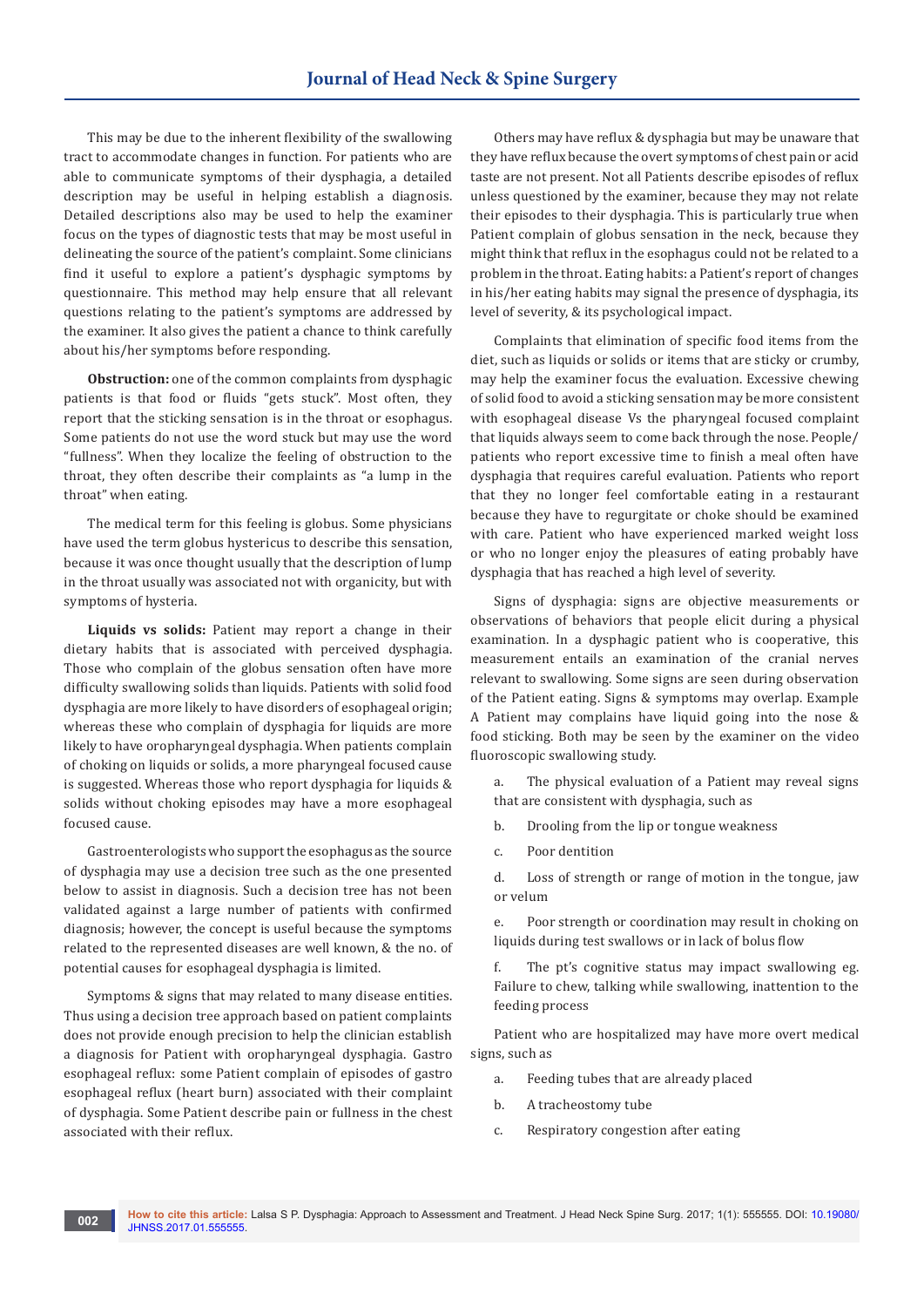- d. Requirement of excessive oral & pharyngeal suctioning
- e. Eating refusals
- f. Under nutrition & muscle wasting
- g. Inability to maintain an upright feeding position
- h. An endo tracheal tube
- i. Regurgitation of food

The process of evaluation begins with case history, clinical or bedside swallow examination and the instrumental examination. In many assessment protocols, the case history and bedside swallow evaluation are combined. They provide greatest amount of information on the patients eating behavior, language, cognition and oromotor function.

#### **Screening procedure**

Screening procedures provide the clinician with some indirect evidence that the patient has a swallowing disorder. It tend to identify the signs and symptoms of dysphagia such as coughing behaviors, history of pneumonia, drooling, chewing difficulties or the presence of residual food in the mouth. Screening procedures are generally performed at the patient's bedside or in a home or school environment and provide the clinician with increased evidence that the patient needs an in depth physiological assessment.

In infants, children and developmentally delayed adults, certain abnormal behaviors observed during eating are important indicators of the need for in depth physiologic study. These behaviors include rejection of food, food selectivity, gagging, open mouth posture. Two such screening tests in adults are the Burbe Dysphagia Screening Test (BDST) and the screening test proposed by Odderson & McKenna.

In adults, the Burbe Dysphagia Screening Test (BDST) is used which consisted of a seven items. It checks the presence of one or more items in the test results in failure and then referral for a complete bedside swallow evaluation. The screening items are

- I. Bilateral strobe
- II. Brain stem stroke
- III. History of pneumonia in acute phase strobe

IV. Cough during 303 water swallow or associated with feeding

- V. Failure to consume one half of meals
- VI. Prolonged time required for feeding
- VII. Non-oral feeding programs.

This test is reported to highly valuable in identifying patients are risk for swallowing problems

#### **Bedside examination**

It is designed to define the function of patients lip, tongue,

velopharyngeal region, pharyngeal walls and larynx as well as his/her awareness of sensory stimulation. The physiology of some of these structures can be easily assessed at the bedside, while others can only be examined accurately in radiographic or other instrumental study. It consists of following examination.

#### **Review of patient's medical chart**

a. Prior to entering the patients room, the clinician should carefully review the patients medical chart, focusing particularly on the medical diagnosis, any prior or recent medical history of surgical procedures, trauma, neurological damage as well as patients current medications.

b. After defining medical diagnosis, the clinician should immediately consider what physiologic or anatomical swallow disorders that are typical of that diagnoses.

c. History of any respiratory problems should also be identified, including need for mechanical ventilation or tracheostomy tube, the conditions under which they were placed (emergency/planned).

d. Prior history of GI dysfunction should be noted.

e. Prior history of dysphagia from earlier stroke or head injury should be high-lightened even if the patients or his/ her family indicates that the patient returned to oral intake with no apparent difficulty.

f. Medical chart should reveal the patients current nutritional status and the presence of any non-oral nutritional support such as naso-gastric tube.

g. Clinical should also be able to identify the patients general progress as well as prognosis from chart review.

#### **Oromotor examination**

It begins with the examination of anatomic structure of oral cavity including its symmetry and presence of any scar tissue indicating surgical/traumatic damage. The oral examination should note the presence and status of oral secretions, especially the pooling of secretions or excessive dried secretions. In general, the locus of excess secretions in the oral cavity indicates the areas of lesser lingual control or injury. Oromotor examination should then proceed to examination of strength, range of motion and coordination of the lips, tongue and palate for speech and non-speech tasks as well as observation of lingual function and lip closure while the patient produces spontaneous swallows, clinician notes down the frequency of spontaneous swallows.

#### **Respiratory support**

Respiratory support should be defined by counting the rate of breaths per minute. Patients should be asked to hold their breath for a total of 1 sec, then 3, 5 and 10sec and the clinician should observe whether this behavior creates any respiratory distress. Duration of breath hold should be increased as tolerated by the patient. This determines whether the patient can tolerate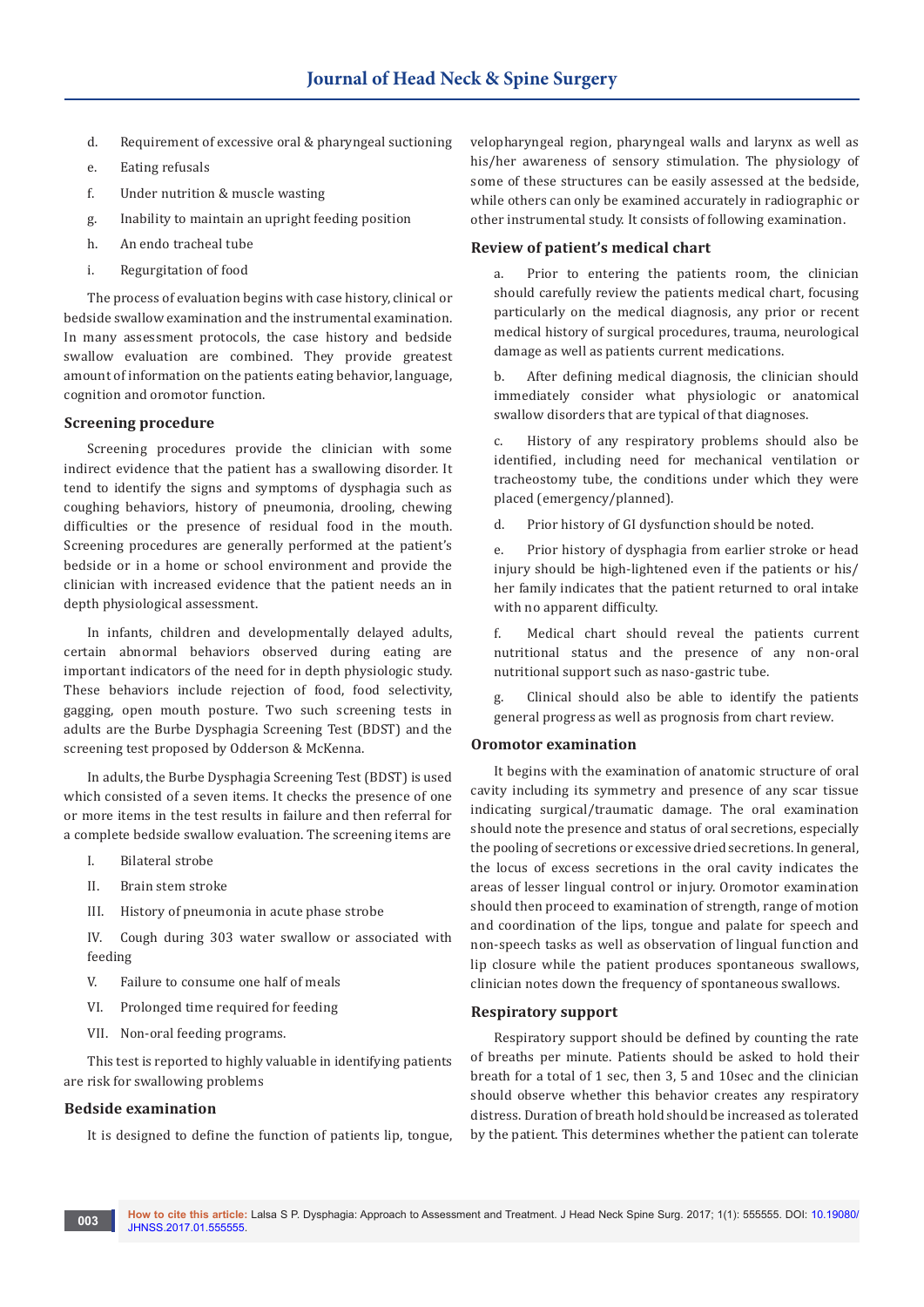swallow maneuvers or other therapy procedures that increase the duration of apneic or airway closed period during the swallow. Generally patients need to hold the breath of 5 seconds to use swallow manneurs comfortably. The patients coordination of swallowing and respiration should be observed.

## **Prolonged phonation**

Prolonged phonation on the vowel/o/ should also be examined in terms of both vocal quality and respiratory control used. Clinician should then check whether the patient is able to take an easy inhalation followed by a slow drop of chest and inward motion of abdomen to produce a prolonged vowel on sustained phonation of at least 10 seconds.

## **Gag reflex**

This is to examine the pharyngeal wall motion as part of the motor response for gag. The pharyngeal wall motion during the gag should be symmetrical. Any asymmetry-unilateral pharyngeal wall paresis.

## **Laryngeal examination**

- a. Series of voluntary tasks will be tested which are as follows:
- b. Vocal quality on prolonged /a/ (hoarse, gurgley)
- c. Strength of voluntary cough
- d. Strength of throat clearing
- e. Clarity of /h/ and /a/ during repetitive /ha/
- f. Pitch range (slide up and down scale)
- g. Loudness range

**Cognitive and language characteristics:** Through all oromotor testing, the clinician will be examining the patients general behavioral level, ability to discipline his/her own behaviour, and focus on tasks, impulsiveness, ability to respond to commands, etc, should also be tested.

**Optimal protocols:** De Pippo et al. have proposed other options in place of bedside swallow evaluation. They found that cough or voice change during or directly after drinking 303 of water was sensitive and valid screening tool for aspiration following a stroke. It should be remembered that the clinical swallow assessment with water should be tried only after the findings from patient history and oropharyngeal examination should be taken into account. Patients unable to tolerate their secretions, who have limited attention such as those after a severe stroke or who resist for some other reason may not be the candidates for clinical swallow test.

**Dysphagia screening:** Prior to bedside swallow, use of dysphagia screening test may be appropriate. This is usually done by speech language pathologist but may also be done by a nurse trained in the procedure. Two such screening tests are the Burbe Dysphagia Screening Test (BDST) and the screening test proposed by Odderson & McKenna. The BDST consists of a

seven item test. Presence of one or more items in the test results in failure and then referral for a complete bedside swallow evaluation.

The screening items are

- a. Bilateral strobe
- b. Brain stem stroke
- c. History of pneumonia in acute phase strobe

d. Cough during 303 water swallow or associated with feeding

- e. Failure to consume one half of meals
- f. Prolonged time required for feeding
- g. Non-oral feeding programs.

These 2 tests are reported to highly valuable in identifying patients are risk for swallowing problems.

## **Dye test**

Also known as Blue dye test may be used to determine the presence of aspiration in a tracheostomized patient. A few drops of methylene blue or vegetable coloring are placed in the mouth, tracheostomy cuff is deflated, and the tracheostomy tube is deep suctioned for secretions that may have been resting on or above level of cuff. The patients tracheostomy tube is deep suctioned and looking for evidence of dyed material in airway. This may not detect trace amounts of aspirated materials.

## **Auscultation: Chest and cervical**

Placing a stethoscope over various parts of airway provide indirect evidence of aspiration. Through this, he can listen to airflow during normal breathing, swallow sound. It determines whether other tests are needed.

## **Clinical Swallowing Examination (CSE)**

The clinical swallowing examination allows a circumscribed exploration of patients muscle function, sensation and airway protective functions. This CSE allows the clinician to develop management program for the patient and to determine the necessity of further instrumental assessment. The clinical swallowing examination protocol includes the following:

#### **CSE 1 Mental status**

We know that there is interdependence between safe swallow function and cognitive and behavioral factors such as attention, memory, judgement, reasoning, orientation and sequencing skill. In patients with head injuries, the frequency of swallowing disorders was found to decrease as patient's scores on level of cognitive function scale improved [2].

During the interview, clinician should be vigilant for indications of reduced mental function.

a. Are the clothes clean or blotched with food particle? (Subtle questions)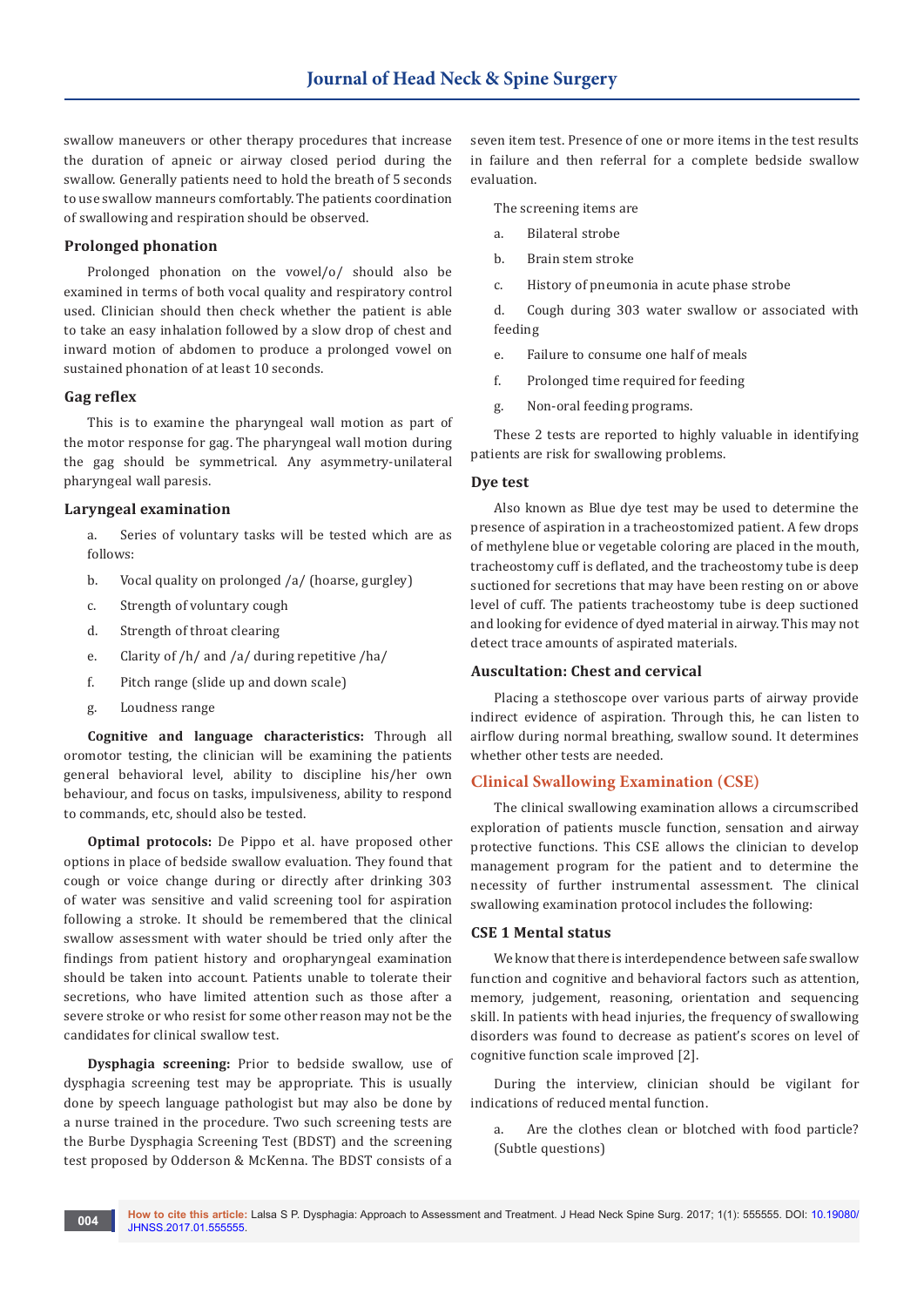b. Is there an evidence of appropriate attention to cleanliness and hygiene? (Subtle questions to cleanliness and hygiene? (Subtle questions).

c. Is the individual attending to the questions and answering appropriately?

d. Is there a drift during the session?

e. Is the caretaker/spouse acting as a surrogate in the interview without invitation…… etc

Many scales have been developed for measuring and monitoring mental status eg.

a. Glassgow coma scale. It is scored for 3 behaviors, eye opening verbal response and motor response. The score range from 3 (severe coma) to 15 (full awareness)

b. The Ranchos Losnmigos scale.

c. All these scales tell us about degree of cognitive impairment.

## **CSE 2 Speech/Articulation**

Here the clinician makes a gross determination of

a) Precision of articulation i.e. speech intelligibility, look for the % speech intelligible

100% - normal

>50% - moderate

35 – 50% - severely affected

< 35% - very unintelligible

b) Rate – normal; slow; accelerated

c) Predominant error- Check whether distortion/ omission/substitutions present. Distortions are more likely to be present in neurogenic speech disorders.

## **CSE 3: Respiratory function**

Here the respiratory subsystem is assessed which includes –

a) Volitional cough: Ask the patient to take a breath and produce as great a cough as possible. Check whether he is able to cough or not if not see for the presence of forced expiration, throat clearing or hawking. (Hawking: audible effort to force out the phlegm from throat).

Also check for productive cough (transport of material from lower airways.

Check for loudness (normal, weak/audible or very weak/ inaudible).

b) Sustained expression while counting: Ask the patient to inhale as deeply as possible and with a single breath, count as high as you can. The score is derived from the number reached when patient counts aloud on a single exhalation after maximum inspiratory effort.

c) Index of pulmonary dysfunction: Smeltzer, Skurnick, Toroiano, Cook, Duran and Lavietes (1992) employed an

index sensitive to pulmonary dysfunction. The possible range of scores 4 (normal maximal expiratory pressure to11 (poor maximal expiratory pressure) [3,4].

#### **CSE 4: Voice/resonance**

For assessing this, clinician will rely on connected speech and check for normal/hoarse/ harsh/hypophonic/ aphonic or wet dysphonic/hypernasal.

## **CSE 5: Position**

Clinician will observe the patients habitual body and head position and examine the patients adaptations or apparatus used to assist in support. The clinician then will attempt to elicit alterations in body and head positions.

#### **Body position**

- a. Leaning with self support.
- b. Supported by apparatus.
- c. Reclined.

#### **Head positioning**

- a. Flexion.
- b. Extension.
- c. Head turned to left/right

Eliciting changes in position during the clinical examination allows the examiner to probe for the patients capacity to change the position or posture later in assessment process. Repositioning the head and trunk has been shown to cause changes in biomechanics of swallowing.

## **CSE 6: Lip sensation/strength/seal**

The clinician will assess the sensation, strength and range of motion of the lips. The equipment needed includes cotton lip applicators and a tongue blade.

a. Ask the patient to close his/her eyes and respond either verbally or by raising a finger or hand in response to stimulus placed on the lip and its marging (light momentary brush over).

b. Checking drooling is present/not.

c. Note down the habitual oral position ie open/closed.

d. Lip strength can be assessed by asking the subject to purse his/her lips with as much pressure as possible and ask him to lift the upper and lower lip with tongue blade along its entire length.

#### **CSE 7: Mouth opening**

a. The patient is asked to open his mouth as widely as it will open and see whether it is normal/reduced mouth opening (approximate mouth opening: 1 cm).

b. This is assessed because patients with small mouth openings may have great difficulty placing even small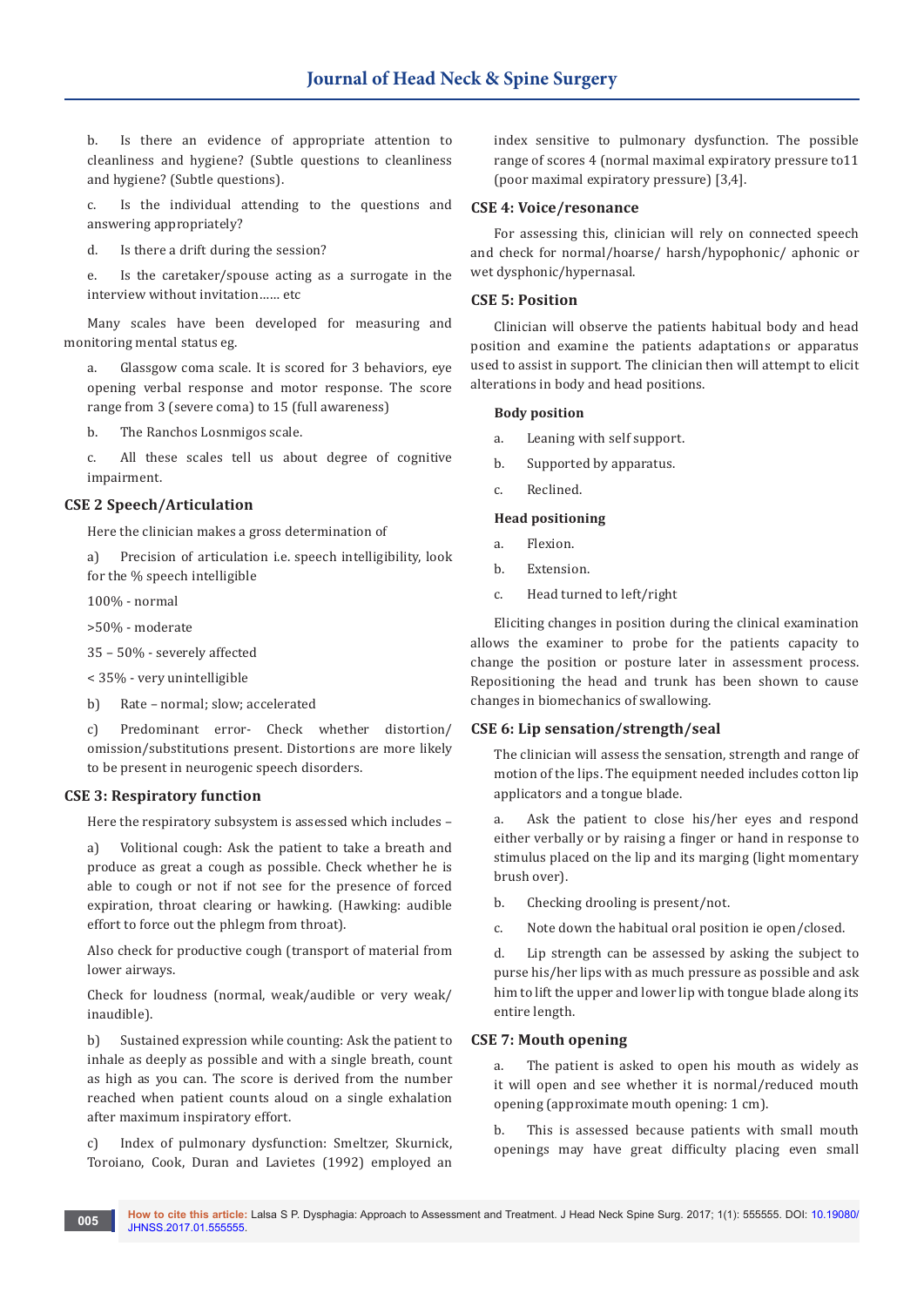volumes of food in their mouth. The amount of time and effort need to take in enough food to maintain nutrition lead these patients to abandon oral solid foods in favour of liquid diets that are easily consumed by straw.

## **CSE 8: Muscles of mastication**

**Masseter and temporalis:** They act to move the mandible to a closing position. With the jaw muscles relaxed, ask the patient to clench down on a tongue, blade placed along the length of the molars on the right or left side of oral cavity. Palpate and note down the bulging and firmness.

**Lateral and medial pterygoid:** Check for protrusion and lateralization by applying resistive pressure on the other side with other hand.

Check for pain while performing the above mentioned tasks, see whether the pain is unilateral or bilateral also.

## **CSE 9: Dentition and periodontum**

Clinician assesses the patients dentition prosthetic dentition and gingiva. The equipment needed includes a penlight, gloves and tongue depressor – we have to make a note of existing teeth and missing teeth in the tooth chart - also indicate the condition of existing dentition.

**Removable prosthetics:** While inspecting the mouth, make note of removable partial/complete dentures. A partial denture replaces one or more teeth in one arch. A complete denture replaces most or all of the teeth in an arch. Indicate where the prothesis are in place and note their condition with the patients mouth wide open, grasp the denture and tug on it to determine firmness – check for the presence of food particulate or plague on the surface of the denture.

#### **CSE 10: Salivary flow/appearance of oral mucosa**

Check whether the salivary flow is normal or any hyposalivation is present.

Check for the appearance of oral mucosa i.e. surface of the tongue appears severely dry, tongue with cracks and fissures etc.

#### **CSE 11: Oral/pharyngeal gag**

Have the patient open his/her mouth as you probe the surface of the tongue, faucial pillars and posterior pharyngeal wall. Initially apply light touch and probe for the response. If no response, apply enough pressure.

#### **CSE 12: Tongue movement/strength**

a. Request the patient to open his/her mouth and observe the tongue at rest and during protrusion. Check whether the tongue is normal/atrophied/deviated/dyskinesia.

b. Also check for nasal respiration.

c. A patient with normal strength and coordination should be able to breath many cycles with the cheeks puffed. Even if the push the cheeks in both hands, air should escape thro lips. This task tests the posterior seat of oral cavity.

d. Tongue strength should be tested with isometric exercises. See whether strength is normal/reduced.

e. Tongue range of motion can be checked by requesting the patient to move the tongue tip along the entire length of maxillary and mandibular buccal sulci. Also ask the patient to stroke over the surface of hard palate.

### **CSE 13: Velar elevation**

Ask the patient to say  $\sqrt{\partial}$  or yawn and check for velar elevation.

## **CSE 14: Volitional swallows/laryngeal elevation**

a. Place the ring, middle and index fingers along the entire surface of throat with the index finger in the superior position. Situate your finger so that the thyroid notch is nestled between ring and middle fingers. Here index fingers should be resting on suprahyoid muscles. Request the patient to swallow with the fingers lightly resting upon the suprahyoid muscles. There may be a moment of delay as the patient collects saliva within oral cavity and prepared to swallow.

b. Patients with xerostomia – no enough saliva to initiate dry swallows.

- c. Apraxia no coordinated swallow
- d. Cognitive impairment unable to swallow on common.

e. The sublingual musculature pull away from index finger as the suprahyoid muscles contract. During elevation, the thyroid notch should move to a point above the middle finger and at the apex of the swallow, may come in contact with the inferior margin of the index finger. A swallow following this pattern is normal.

## **CSE 15: Food and liquid swallows**

The clinician will elicit swallows by presenting food and liquid of varying volumes and consistencies to the patient. The clinician will observe and record signs and symptoms that are exposed during the session. As a basic guideline, the clinician should hold safety as the highest priority. Clinician should be sure of the following:

a. Alertness

b. Cough: strong cough, weak cough

c. Accordingly we can introduce any material in the patients mouth.

d. Order of presentation should be taken into account. The initial delivery should be of and consistency that will be the easiest for the patient to consume. Graded activities should be done eg. Slowly increasing the volume.

e. Enter the maximum amount of food or liquid presented with a particular material (listing the volume is also important).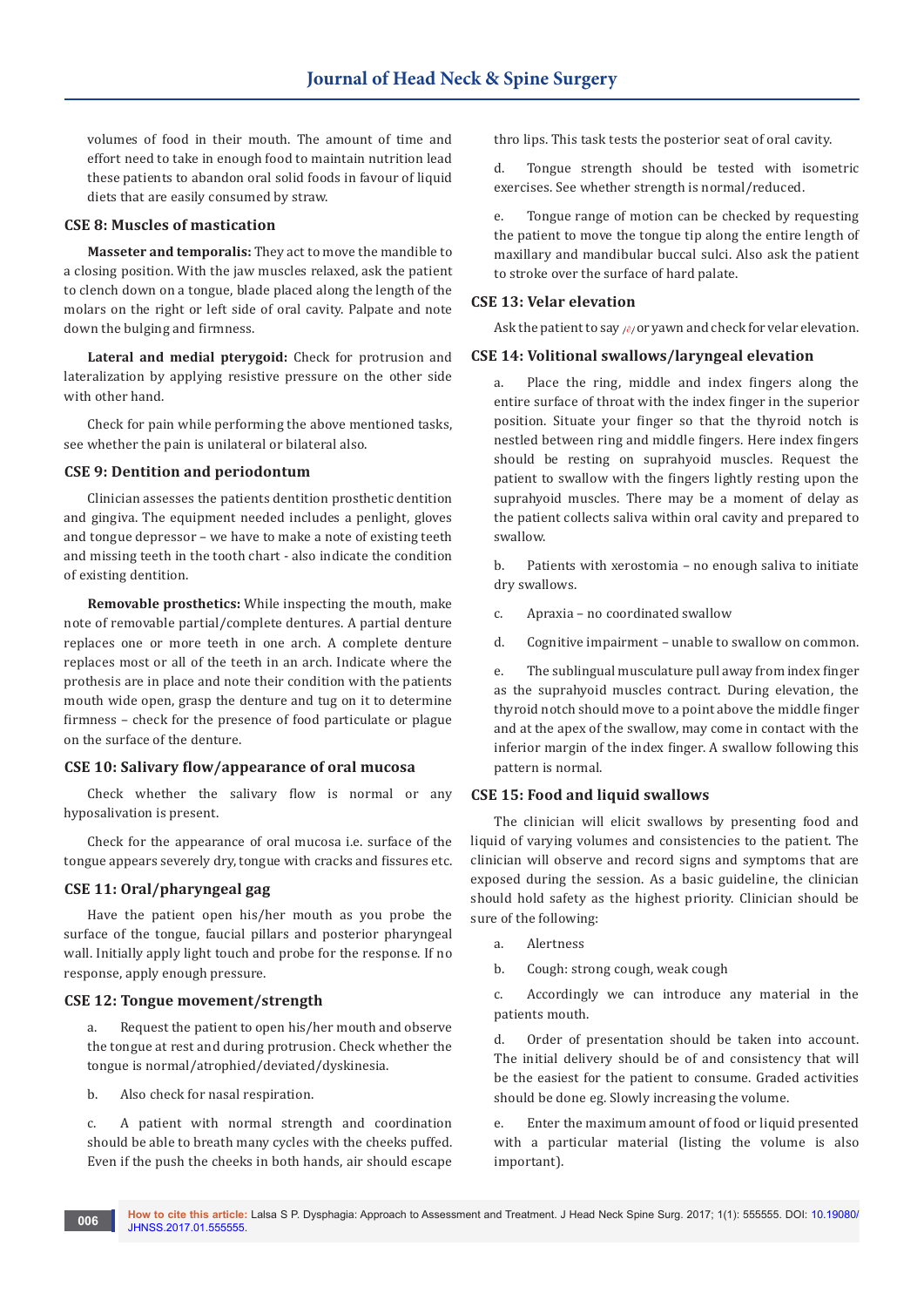f. Timing of the onset is dependent on the materials presented with longer period necessary as the hardness of the food increases. The elapsed time should begin as the food enters the mouth and end as the larynx elevates for pharyngeal swallow.

g. Clinician should count the number of swallows per bolus delivery by recording the number of elevations of the larynx. When multiple swallow occurs, the clinician should query the patient regarding the presence of food sticking. If able, have the patient point to the perceived location of the residue. Accordingly instrumental techniques is indicated.

h. Oral signs: Clinicians should look inside the patients oral cavity following each food presentation in those patients who report oral stage difficulties. Attention should be given to all cervices and pockets where food can get accumulated.

i. Airway signs – note the presence of wet dysphonia and frequent cough (liming and strength).

## **Instrumental Techniques for the Study of Swallowing**

## **Introduction**

A number of imaging and non-imaging instrumentation procedures have been used to study various aspects of normal and/or abnormal swallow physiology. Each procedure provides some pieces of information on oropharyngeal anatomy or swallow physiology. It is important that the clinician be familiar with the types of information, each procedure provides information about swallowing and basic methodology for each procedure. These instrumental procedures include

- a. Imaging studies.
- b. Non-imaging studies.

#### **Imaging studies**

Several technologies can be used to image the oropharyngeal region which include ultra sound, video endoscopy, video fluroscopy, pulse oximetry, scintigraphy, CT and MRT, esophagoscopy/gastroscopy.

## **Ultra sound**

Ultra sound uses high frequencies sounds (>2MHz) from a transducer held or flexed in contact with skin to obtain a dynamic image of soft tissues. As ultrasound does not penetrate bone, its use is limited to the soft tissues of oral cavity and parts of the oropharynx. Here a handheld transducer is placed submentally and is rotated 90 degrees. It is used to observe tongue function and to measure oral transit times as well as motion of hyoid bone. Real food can be used here.

## **Videoendoscopy (FEES)**

It has been used increasingly in recent years to examine the anatomy of oral cavity and pharynx and to examine the pharynx and lx before and after swallowing. First described by Langmore et al. It requires the passage of a fiberoptic laryngoscope into

nares, over the velum to a position above the epiglottis. After placing the endoscope, examiner notes the anatomic structures and observes the functions of the velum, epiglottis and larynx using sustained phonation or repeating coca cola. Trial dry swallows are prompted to elicit laryngeal elevation.

Specific amounts of liquids and food consistencies treated with food dye are viewed as they pass the pharynx and larynx. During the time of airway closure, swallow cannot be visualized as the pharyngeal walls contract over the bolus, collapsing the lumen over the endoscope (whiteout phase). Monitoring of the bolus is only possible before and after pharyngeal swallow. Video camera monitors the bolus as it enters the view from oral cavity to pharynx.

It can be used to determine sensory dysfunction in dysphagic patients. To perform the test, an air pulse generator is used to send a pulse of air through a port in a specially designed flexible nasopharyngoscope. Air pulses can be delivered to the supraglottic larynx and pharynx areas. Using a calibrated puffs of air, sensory thresholds can be determined using one of the psychophysical testing methods. The twitching response of the mucosa suggests the sensory awareness of stimulus.

#### **Scintigraphy**

It is a nuclear medicine test in which the patient swallows measured amount of radioactive substance (technetium-99m) combined with liquid/food. A special gamma camera records images of the organs of interest over time. This can also be used to identify aspiration, quantify aspiration over short/long periods of time. It can also be used to calculate transit time and residual pooling of a bolus before and after treatment. If there is no aspiration and reflux is suspected, the patient is rescanned every 15-20 min for several hours to detect reflux.

#### **Pulse oximetry**

A relatively new approach to monitor swallowing and possibly detecting aspiration is pulse oximetry. It is based on the principle that reduced and oxygenated hemoglobin exhibit different absorption characteristics to red and infrared light emitted from a finger/ear probe. Pulse oximetry measures oxygen desaturation of arterial blood, a condition which is thought to occur as a result of aspiration. It is non-invasive, simple may be repeated often but does not provide diagnostic information to formulate treatment plans. It offers information regarding presence and possibly severity of aspiration.

#### **Videofluroscopy**

Because swallow is a dynamic and rapid process, videofluroscopy is particularly well suited to the study of this physiologic function. The term cookie swallow has been in the past but this does not describe the procedure adequately.

Modified barium swallow has two purposes: To define the abnormalities in anatomy and physiology causing the patients symptoms. To identify and evaluate treatment strategies that may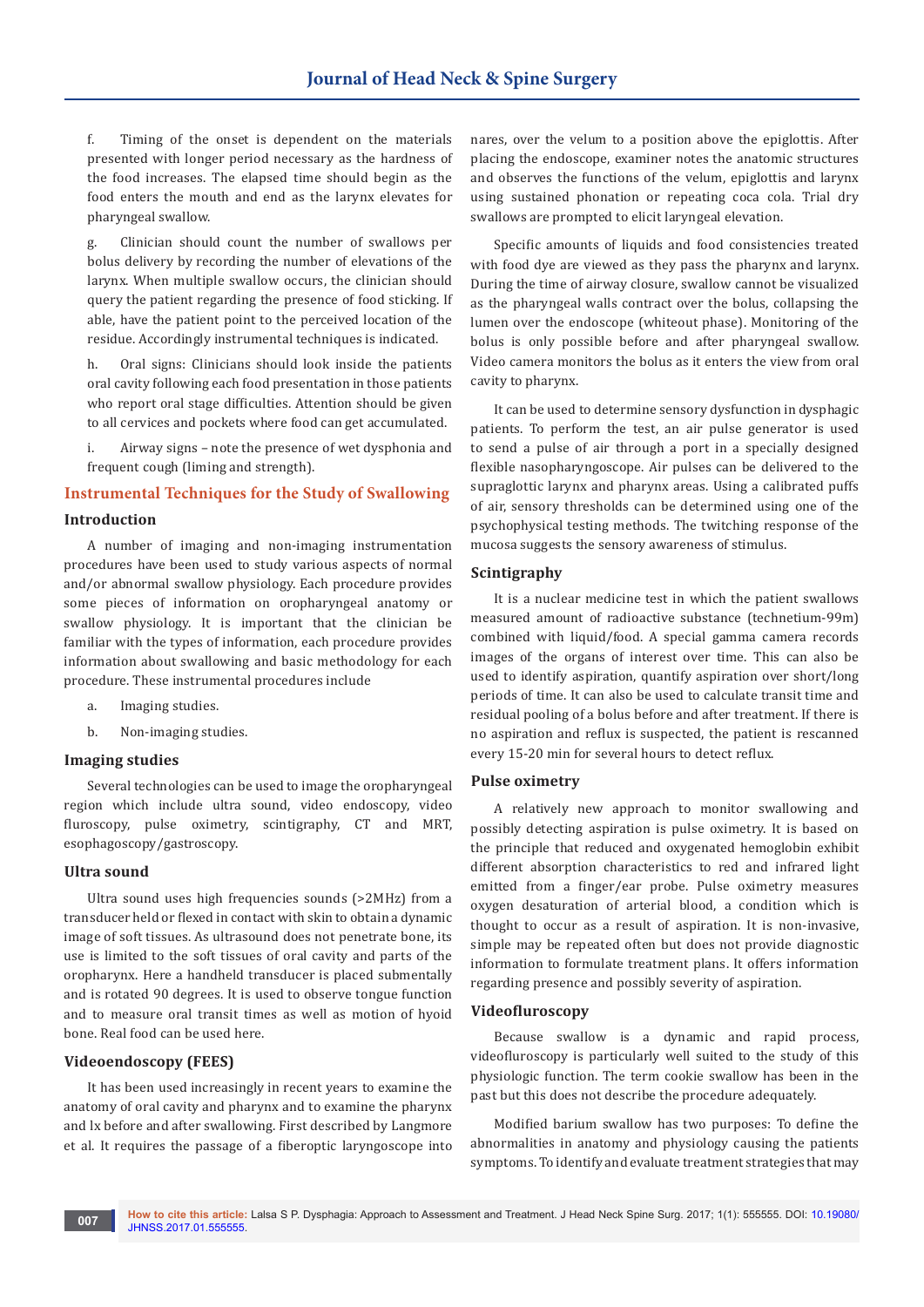immediately enable the patient to eat safely. Baruim swallow test can be used to examine oral transit times, structural competence of oesophagus, particularly lower two thirds of oesophagus very well.

#### **Test**

Under fluoroscopic observation, controlled by the radiologist, the patient ingests barium coated boluses or liquid barium of varying consistencies.

**Placement of food in the patients mouth:** Generally food is placed in the patients mouth on a disposable plastic spoon. If a patient has a bite reflex, a heavier plastic spoon is more appropriate. For infants, bottle and nipple may be used.

**Type and amount of material used:** At least three consistencies of material are used in the modified barium swallow to investigate patient complaints of variable swallowing ability. Thin liquid barium (as close to water as possible), barium paste (chocolate pudding mixed with esophatrast) and the material requiring mastication (a cookie coated with pudding mixed with esophatrast). At least two swallows of each material are given in following amounts: 1ml 3ml, 5ml, 10ml and cup drinking of thin liquid; 1/3 teaspoon of pudding and a fourth of a small Lorna Roone Cookie coated with barium [2]. Volume of liquid is increased until or unless patient aspirates.

**Positioning the patient:** Often the most difficult and time consuming part. No. of chairs for positioning patients during the radiographic study have been designed. A patient who is mobile and able to sit without a backrest can be seated on the horizontal platform attached to fluoroscope table and raised/lowered to desired height. Most machines are fitted with handles so that the patient can stabilize his/her position. Some fluoroscopy machines will not accommodate wheel chairpersons or persons on cart. If permitted, they are positioned on a cart with the head of cart elevated to at least 90 angle.

**Focus of fluoroscopic image:** The fluoroscopy tube should focus on lips anteriorly, hard palate superiorly posterior pharyngeal wall posteriorly and the bifurcation of the airways and oesophagus inferiorly. Many fluoroscopy machines permit image magnification.

**Measures and observations to be made:** lateral view: This permits a number of measures and observations critical to the identification of patients anatomic/physiologic swallowing disorder. It helps in measuring oral, pharyngeal and oesophageal transit time. This permits identification of the location of the bolus as it moves along upper aerodigestive tract from anterior superior to posterior inferior. It permits the analysis of patterns of lingual movement, estimate of amount of material aspirated per bolus, as well as the reason for aspiration. The timing of aspiration relative to triggering of pharyngeal swallow is also best examined.

The eight step scale maybe quite useful to monitor changes

in a patients ability to control aspiration material.

- I. Does not enter airway
- II. Remains above folds / ejected from air way
- III. Remains above folds / not from air way
- IV. Contact folds / ejected from air way
- V. Contact folds / not ejected from air way
- VI. Pass below folds /ejected into lx or out of air way
- VII. Passes below folds /not ejected despite effort
- VIII. Passes below folds / no spontaneous effort to eject.

**Posterior anterior view (P-A view):** P-A view is helpful in looking at asymmetries in function, particularly of pharyngeal walls and vocal folds and in viewing the residual material in the valleculae and in one or both pyriform sinuses. It provides vocal fold movement picture too.

#### **Other radiographic tests for dysphagia**

**Upper gastro intestinal series:** The single contrast esophagram study fills and distends the lumen with thin liquid barium. Intrinsic mural irregularities and masses and extrinsic impressions are visible. An air contrast study provides the same information but allows a more detailed view of mucosa. For an air contrast barium study, the patient ingests effervescent crystals followed by thick barium. A barium swallow has both dynamic and static components. The dynamic portion, fluoroscopy can be recorded on tape (video fluoroscopy cine radiography) for later review. The static portion is recorded on a series of rapid still frames.

The barium swallow can identify intrinsic and extrinsic pathology. Intrinsic abnormalities include tumors, cricopharyngeal dysfunction, aspiration of barium into airway or reflux into nasopharynx, diverticulas webs and esophageal dysmotility. Extrinsic masses such as cervical osteophytes and an enlarged thyroid gland maybe visualized directly or suspected by their effect on the barium column.

The subjective location of dysphagia does not always correspond to anatomic location of pathology. Therefore, the barium study when used to evaluate dysphagia should extend as low as the gastric fundus or cardia. The upper gastroesophageal series evaluates the stomach and relaed areas. Obstruction or dysfunction of these areas may cause or contribute to esophageal dysfunction (eg. GERD). Thus the transitional barium swallow evaluates the upper aerodigestive tract between oral cavity or oropharynx and gastric fundus or cardia. It is not intended to identify swallow dysfunction or to dictate treatment as in the modified barium swallow.

**Computer tomography and magnetic resonance imaging:** They are used to delineate the anatomy of a particular region of the head, neck or other components of the upper aerodigesture tract. The most common use is to identify a site of lesion such as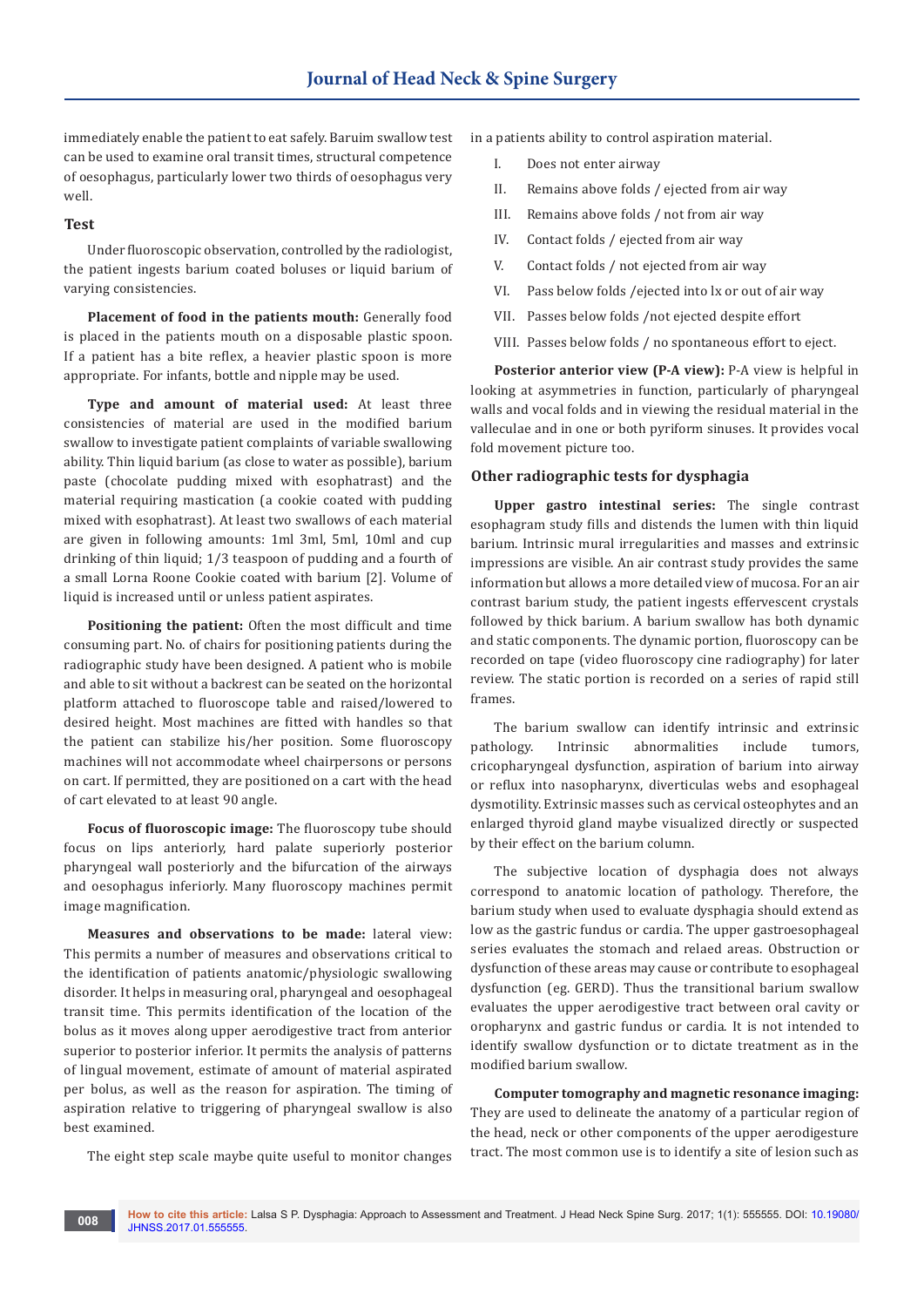cerebrovascular accident within the central nervous system or to delineate the extent of an intra/extra luminal space occupying system. In general, CT offers direct axial and coronal images that better define bony anatomy.

MRI better delineates the soft tissue in saggital, coronal and axial planes but takes longer to complete the images and thus is prone to motion artifact. High speed MRI such as fast low angle shot (FAST) or echo planar imaging, has allowed a dynamic analysis of the pharyngeal phase of swallowing that was impossible with conventional MRI. The pharyngeal oral cavity, laryngeal lumen and musculature can be evaluated during motion, allowing the assessment of swallowing mechanism. During FAST MRI, images are obtained as a bolus containing contrast substance is so allowed. Here temporal and spatial resolution is poor, but no exposure to radiation.

**Non imaging techniques:** They provide a variety of types of information about swallowing but do not results in pictures of the swallowing process or the food being swallowed. Instead, most result in amplitude over time displays of the swallow parameters being examined.

**Electromyography:** EMG of muscles involved in swallowing can provide information on the timing and relative amplitude of selected muscles contraction during swallowing. The electromyogram is recommended to ascertain the presence of specific nerve or neuromuscular unit deficit such as that accompanying vocal fold paralysis or to elucidate or corroborate the presence of systemic myopathy or degenerative disorders. The goals of a laryngeal EMG are to detect normal from abnormal activity and localize and assess the severity of a focal leision by determining whether there is neuroaphraxia (physiological nerve block or focal injury with intact nerve fibers or axonotmesis) damage to nerve fibers leading to complete peripheral degeneration. Laryngeal EMG can evaluate prognosis too.

 The thyroarytenoid muscle is approached by insertion of a monopolar or concentric electrode through the cricothyroid ligament midline 0.5cm to 1.0cm then angled superiorly 45 °C and laterally 20 °C for a total depth of 2cm. The cricothyroid muscle is reached by inserting the electrode 0.5cm off the midline, then angling superiorly and laterally 20 degrees towards the inferior border of thyroid cartilage. Laryngeal EMG help differentiating neurological vocal cord paralysis from laryngeal joint injury. It may also confirm the diagnosis of joint dislocation. The 3 areas of interest for electro diagnostic evaluation of swallowing are the laryngeal sphincter, the sensory ability of the supraglottic larynx and pharynx (indirectly evaluated through cricothyroid muscle function) and the cricopharyngeal sphincter. EMG has several pitfalls like precise site of lesion cannot be determined except whether it involves vagus nerve (SLN and RLN). PCA is difficult to localize through this. Systemic neuromuscular diseases cannot be differentiated from focal lesions.

**Direct laryngoscopy:** Endoscopy of the upper aerodigestive tract is recommended to rule out biopsy or neoplasm that may be suspected to be the cause of dysphagia or odynophagia. Occasionally, the endoscopy may be part of the treatment as in those patients requiring injection of the paralyzed vocal fold, injection of BOTOX or dilation of the oesophagus for the treatment of cricopharyngeal achalasia or strictures.

**Electroglottography:** EGG is designed to track vocal fold movement by recording the impedance changes as the vocal folds move toward away from each other during phonation. This equipment can be modified to track laryngeal elevation which can be useful in determining the onset and termination of a pharyngeal swallow and in providing biofeedback to an extent and duration of laryngeal elevation during the swallows in which the patient is attempting to improve these swallow parameters.

**Esophagoscopy/Gastroscopy:** Dysphagia and odynophagia are common indications for upper Gastro intestinal endoscopy and may be performed as the initial test in the evaluation of these disorders. The esophagus is intubated under direct visualization of hypopharynx. The endoscope is usually advanced through the upper esophageal sphincter which appears as a slit like opening in the cricopharyngeous muscle at about 20 cm from the incisor teeth. The entire length of the esophagus is indirect view of the endoscope until its termination at the gastroesophageal junction which lies at the diaphragmatic hiatus.

The esophagus is usually closed at gastroesophageal junction but this is easily distended with air insufflations. This allows the endoscope to easily advance through the lower esophageal sphincter into the stomach. Upper GI flexible endoscopy is the most specific test for identifying esophageal complications of GERD, esophageal ulcer, infectious disorders and neoplasms. It is useful in defining the cause of disease in those patients with solid food dysphagia.

**Cervical Auscultation (Listening to and recording the sounds of swallowing):** Recording the sounds produced during the swallow by placing a small microphone or accelerometer on the surface of the patients neck at various locations has identified some repeatable sounds produced across normal subjects (Hamlet, Nelson & Patterson, 1990; Patterson, Hamlet, Fleming & Zones, 1992). Another method for listening to the sounds of swallowing is to apply a stethoscope to the patients neck. The ability to distinguish normal from abnormal sounds or a define the meaning of the sounds produced during swallow by patients with swallowing disorders has not been determined. It needs further research.

**Cervical auscultation (Sounds of respiration):** This can define inhalatory and expiratory phases of the respiratory cycle as well as the moment when the pharyngeal swallow occurs and in which part of the respiratory cycle, swallowing occurs. If the secretions are in the airway before or after the swallow, these will also be heard, as will any changes in secretion levels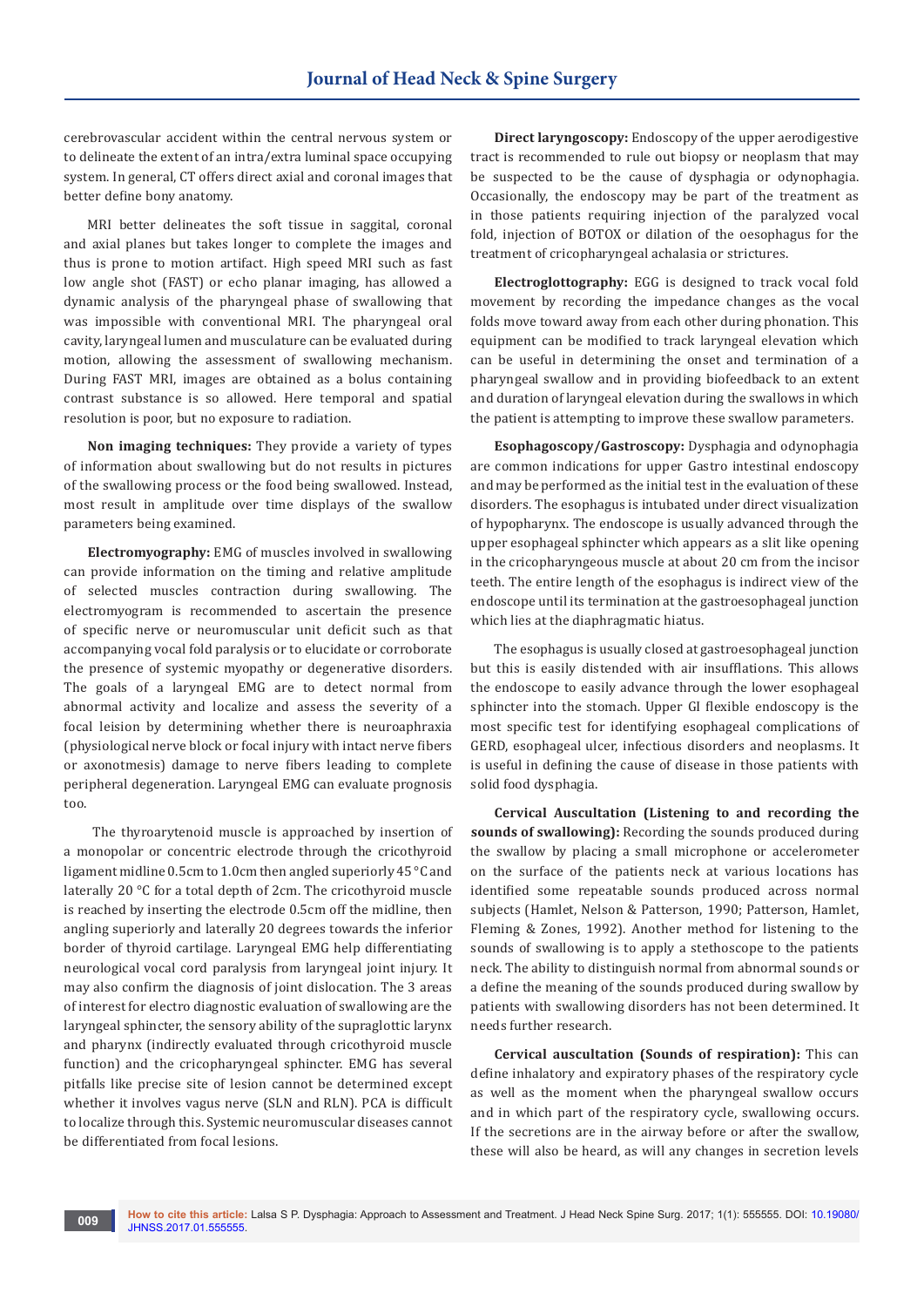before and after the swallow. Information on secretion levels and changes in these levels before and after the swallow may be indicators of aspiration.

**Esophageal Ph monitoring:** Prolonged (24hour) esophageal pH monitoring is the most reliable test for diagnosing GERD. Twenty four hour pH monitoring is usually done following an overnight fast. The pH catheter is inserted trans-nasally into the esophagus. Standard placement of the distal probe is at a position that is approximately 5cm above the proximal border of the lower esophageal sphincter. It is ultimately attached to recording device. Patients are asked to record in a diary or in the recording device, the times that they eat, sleep or perform any other activities. More importantly, patients will be asked to record any type of discomfort that they have including all the symptoms they experience. This information will be used to correlate the pH at the time a symptom or activity took place and a symptom index can be calculated. pH should be less than 4 in normal individuals.

#### **Manometry**

- a. Esophageal manometry.
- b. Pharyngeal manometry.

**Pharyngeal manometry:** The response of the oropharynx to swallowing has two components. The first is compression of the catheter against the pharyngeal wall by the tongue which results in a high sharp peaked amplitude pressure wave. This is followed by low amplitude, long duration wave, which reflects the initiation of pharyngeal peristalsis. A rapid, high amplitude pressure upstroke ending in a single sharp peak, followed by a rapid return to baseline is produced by contraction of middle and inferior pharyngeal constrictor muscles to provide mid pharyngeal response to swallowing.

The pharynx is not radially symmetrical and therefore, the measurements obtained during standard manometry vary with the catheter placement. Nonetheless, measurements of intrabolus pressures during the pharyngeal phase of swallowing may predict which patients will respond to a surgical myotomy. A polyvinyl catheter, a thin tube about 35 cm long made of a flexible polyvinyl material and constructed with multiple pressure sensors, is passed trans-nasally and the patient is instructed to perform a series of wet and dry swallows. Lower esophageal sphincter pressure is measured at baseline and in response to a swallow. Lower esophageal sphincter pressure is measured as a step up in pressure from gastric baseline referenced as atmospheric.

Complete lower esophageal sphincter relaxation with swallow is demonstrated by a decrease in pressure to gastric baseline for approximately 6 seconds. Basal, upper esophageal sphincter pressures can be identified as a rise in pressure above the esophageal baseline. Due to the asymmetry of the upper esophageal sphincter, this is normally 50 – 100mm Hg depending on duration of the pressure sensor (whether lateral or anterior/

posterior). Evaluation of upper esophageal sphincter relaxation and correlation of sphincter relaxation with pharyngeal contraction is obtained by instructing the patient to perform a series of wet swallows.

**Acoustical analysis:** This is more accessible for speech language pathologist- done or useful in individuals with mild dyphagia. Here we will be measuring the swallow sound and comparing it with the normative developed

**Mechanism of the production of glottal sound:** It is known that arytenoids closure, true vocal folds and laryngeal elevation provide the basis for laryngeal closure during swallowing. The mechanism of arytenoids closure and true vocal cord closure valves the larynx shut. In valving the airway during the period of deglutition apnea, the sub-glottal sound is pressurized. When the cords apart, there is a release of air and there is a rapid increase in airflow and the release of this is often audible. Shaker et al 1990 show that the simple closure at the level of larynx may not be sufficient to cause the glottal release sound. They say sudden removal of the valve coupled with elastic recoil of the lungs provides us with the environment required to produce the glottal release sound.

#### **Table 1:**

| <b>Symptoms</b>                                                                                                                                                | <b>Sign</b>                                                                                                        |  |
|----------------------------------------------------------------------------------------------------------------------------------------------------------------|--------------------------------------------------------------------------------------------------------------------|--|
| Difficulty chewing                                                                                                                                             | Food spills from lips; excessive mastication time<br>of soft food; poor dentition; tongue; jaw or lip<br>weakness. |  |
| Difficulty<br>initiating swallow                                                                                                                               | Mouth dryness (xerostomia); lip or tongue<br>weakness                                                              |  |
| Drooling                                                                                                                                                       | Lip or tongue weakness, infrequent swallow                                                                         |  |
| <b>Nasal</b><br>regurgitation                                                                                                                                  | Bolus enters or exits the nasal cavity as seen on<br>radiographic swallowing study                                 |  |
| Swallow delay                                                                                                                                                  | Radiographic study identifies transport beyond<br>normal standard                                                  |  |
| Food sticking                                                                                                                                                  | Radiographic study identifies excessive residue<br>in mouth, pharynx, or esophagus after completed<br>swallow      |  |
| Coughing &<br>choking                                                                                                                                          | Coughs on trail food attempts; material enters<br>the air way on radiographic study                                |  |
| Coughing when<br>not eating                                                                                                                                    | Radiographic study shows aspiration of saliva or<br>lung abnormality                                               |  |
| Undigested food in mouth; radiographic<br>study shows food returning from esophagus<br>Regurgitation<br>to pharynx or mouth mucosal irritation on<br>endoscopy |                                                                                                                    |  |
| Weight loss                                                                                                                                                    | Unexplained weight loss; measurement of weight<br>is below ideal standard                                          |  |

**Recording of the glottal release sound:** Subjects should be seated in a back straight chair. The cervical region should be cleansed with a alcohol swipe. The microphone should secured to the cervical region at the midline of the cricoid cartilage using a single sided surgical tape such that there is no air escape around the microphone. Then it should be attached to the preamplifier which will feed the acoustical signal directly to the computerized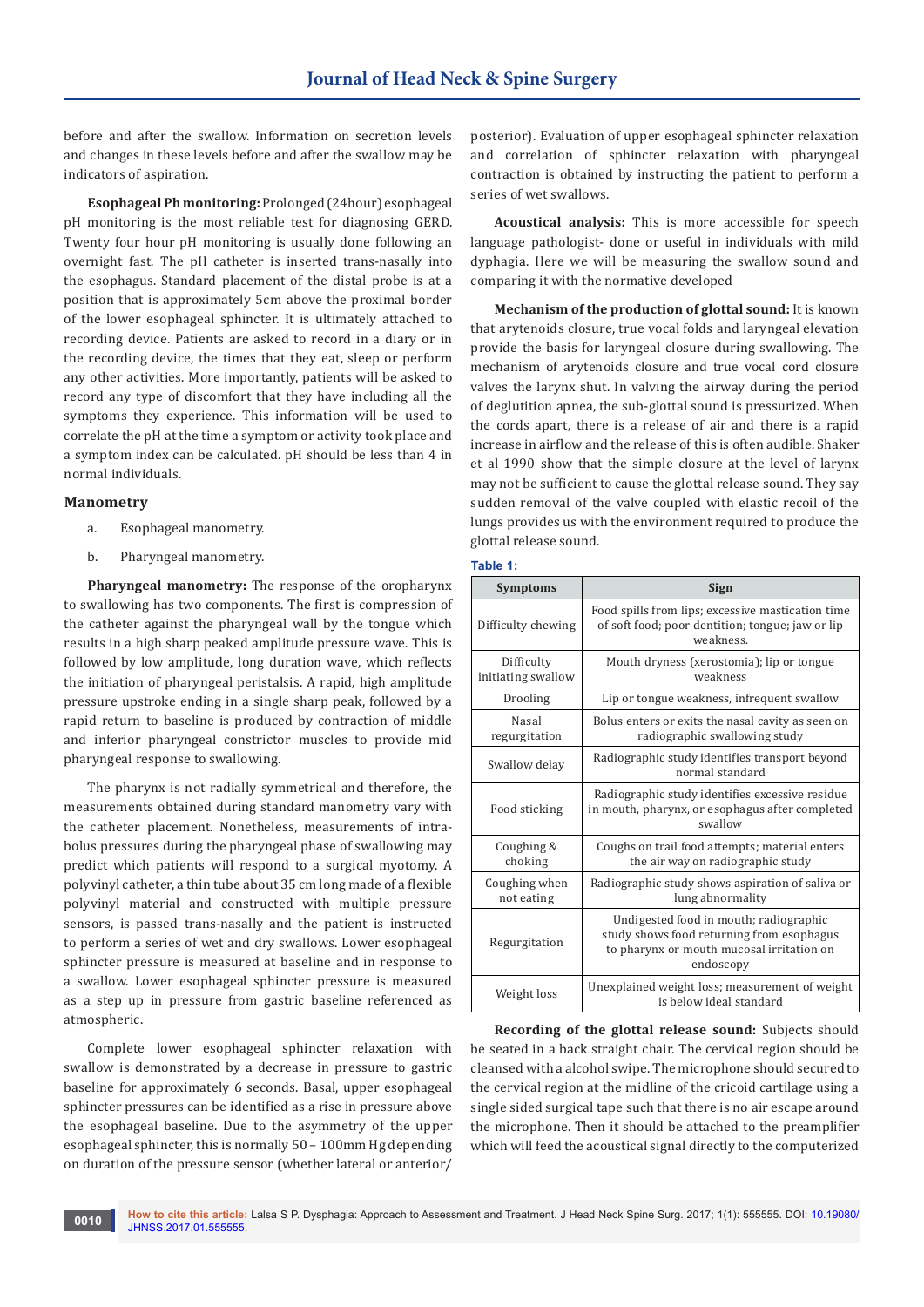speech science lab (CSL 4300, Kay Elemetrics) or any software which has spectrographic analysis.



Subject should be given trials of water swallow to allow the investigator to set the optimal recording level. Subjects should be requested to swallow in one complete action. Recording of the swallow sound commenced upon the lip cup contact. Recording ceased post swallow after the laryngeal movement has been visualized and the individual brought the cup back to the rest position. Recording should be done directly on to the disk. Each swallow should be displayed as a raw acoustic signal and linked by curser and its narrow band spectrogram. The beginning of swallow sound was marked by combination of auditory feedback and visual inspection of the spectrogram. Parameters which need to be measured include frequency, intensity and duration. This needs to be compared with norms of particular age with varying thicknesses of fluid as shown in the Table 1 & Figure 1.

#### **Nutritional concerns and assessment in dysphagia**

Successful management of dietary needs in dysphagic patients requires the efforts of all involved caregivers. The particular responsibility of the dietitian is to assess a patient's nutrition and hydration needs and to translate these needs into a diet that meets restrictions imposed by the team, i.e., oral feeding, oral feeding with compensatory safeguards or facilitators, enteral feeding, or combined enternal and oral feeding. As these needs change, the dietitian should be involved to make the transition as effective as possible. Another important responsibility of the dietitian is to make the diet prescribed as appealing and palatable to a patient as possible.

 Both screening and comprehensive nutritional evaluations require consideration of a patient's anthropometric characteristics, dietary intake, relevant clinical and physical findings and socioeconomic considerations. Comprehensive assessment will elaborate each of these areas, for example, dietary intake will be assessed in terms of calories, protein,

vitamins, minerals and fluid and evaluated for adequacy based on the patient's individual needs.

**Indications:** Nutritional assessment should be considered when a patient's mean of feeding has been altered, when such a change is anticipated, or when there are concerns about the amount and / or nutrition/hydration value of a patient's diet. Populations considered here are those most likely to benefit from a team evaluation, for example, patients for whom there are a possibility of safe oral feeding and whose mentation level is judged adequate for at least a minimal level of cooperation with team objective. Age groupings of patients have additional significance. For example, one can expect the CVA (cerebral vascular accident) population to be older, in general, and the head trauma population to be younger. Such differences not only have implications for dietary needs, but also may influence a patient's eligibility for funding sources, which support nutritional needs.

In some populations, a change in eating status is anticipated, and dietary needs can be addressed prior to the expected event. In other populations, the need for nutritional assistance is acute and unanticipated. Patients who are apparently well and then experience a sudden insult, i.e., CVA or trauma are examples of this kind of population. Other patients may be maintaining adequate nutrition / hydration but have few reserves to cope with new or unexpected problems that compromise their nutritional well being. In such cases, changes in nutrition / hydration status are not entirely unanticipated. Careful monitoring to assure prompt intervention is necessary.

**Red flags' for formal dietitian consult:** Significant changes in weight trends and hydration status in a patient signal the need for a comprehensive nutritional evaluation. Guidelines for determining the severity of unintentional weight loss are presented in Table 2. In general, a person losing 10-20% of his or her usual weight may sustain moderate impairment, whereas a loss of greater than 20% of usual weight indicates severe impairment. In both situations, thorough elaboration of the cause of weight loss will be required.

|  | Table 2: Evaluation of weight change. |  |  |
|--|---------------------------------------|--|--|
|--|---------------------------------------|--|--|

| <b>Time</b> | Significant Weight Loss (%<br>of Change) | Severe Weight Loss (%<br>of Change) |
|-------------|------------------------------------------|-------------------------------------|
| 1 week      | $1 - 2$                                  | >2                                  |
| 1 month     |                                          | > 5                                 |
| 3 months    | 7.5                                      | >7.5                                |
| 6 months    | 10                                       | >10                                 |

Red flags for sub optimal hydration include rapid weight loss (a 48 hour weight loss of 4 pounds can mean a negative fluid balance of 2 liters), complaint of thirst, skin turgor changes, decreased urination, a rising blood-urea-nitrogen level (BUN) in the absence of other renal indicators, and an increased serum sodium level (hypernatremia). Patients with thin liquid dysphagia may be at particular risk for alterations in hydration status. They will have difficulty augmenting fluid intake to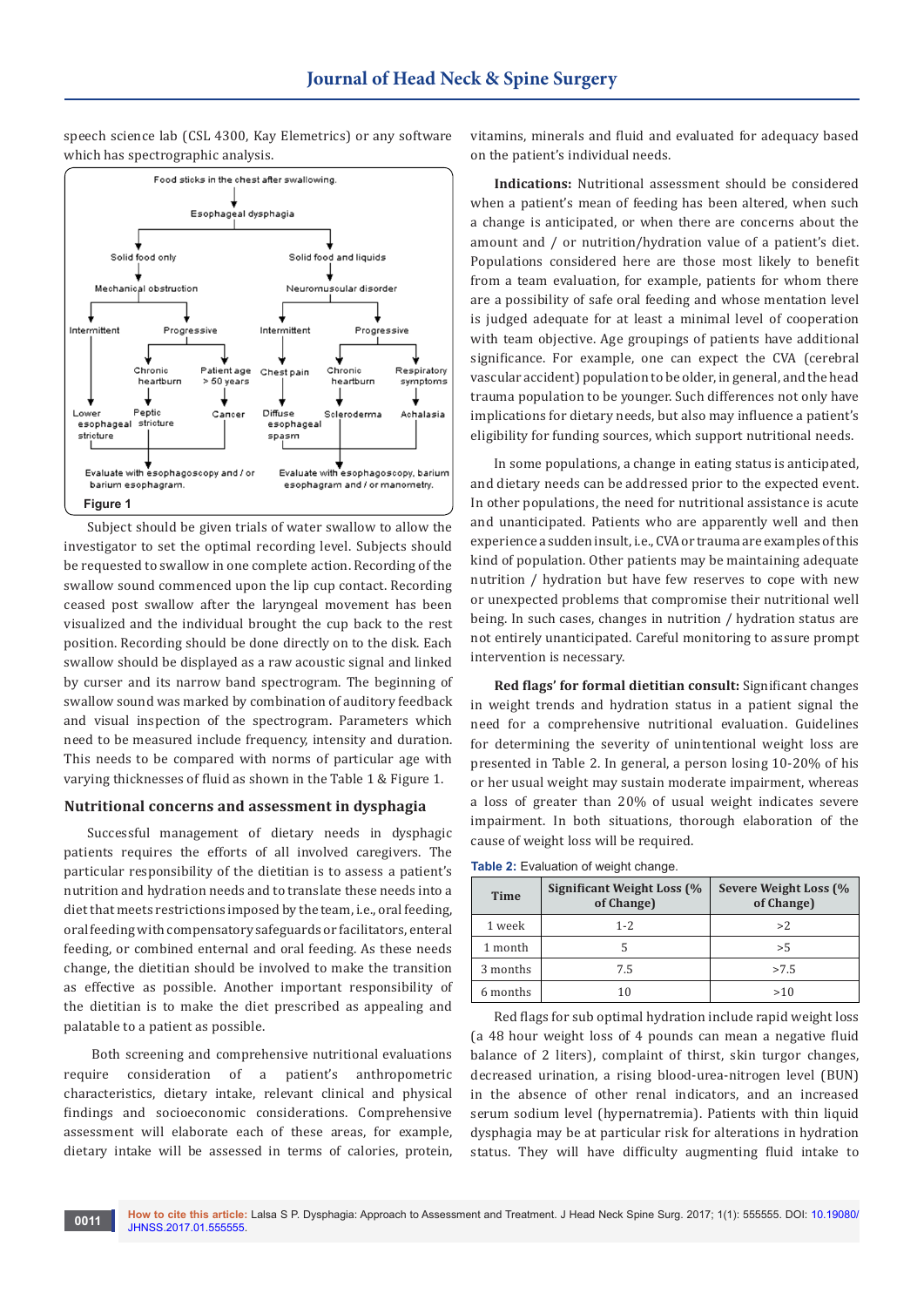compensate or increased fluid losses due to secondary illness and are also more vulnerable to other fluid-depleting conditions (i.e., fever, diarrhea, or increased perspiration related to physical exertion or heat).

**Nutritional assessment:** As noted, careful monitoring of patient's nutritional status can and should be undertaken by members of dysphagia team and other caregivers. However, expedient referral to the dietitian is indicated when there is any question regarding the patient's ability to maintain adequate nutrition / hydration, safely, via the current mean of food intake. Components of the dietitian's examination include the following.

**Anthropometric data:** As indicated, a primary cue for dietary referral is weight change. Appropriate weight range is impacted by gender, age, height and frame. The patient's usual weight any change in this amount, over what period of time, and whether any change was intentional must be determined. If weight loss is too rapid, and in particular if it is associated with inadequate protein intake, it may adversely impact the body's immune function. The ability to resist disease and infection is compromised. The patient's energy level and ability to participate in the prescribed rehabilitation program may also be affected. Presented in Table 3 are guidelines for interpreting nutritional status based on percent of ideal body weight (IBW) and percent of usual body weight (UBW).

**Table 3:** Evaluation of nutritional status based on a percentage of weight.

|                       | % Of Ideal Body<br>Weight | % of Usual Body<br>Weight |
|-----------------------|---------------------------|---------------------------|
| Mild malnutrition     | 80-90                     | 85-95                     |
| Moderate Malnutrition | 70-79                     | 75-84                     |
| Severe Malnutrition   | 0-69                      | $0 - 74$                  |

A value of less than 3.5 to 3.2 is suggestive of the patient being nutritional risk. Other laboratory tests provide a more sensitive indicator of current protein status but these may require special ordering procedures. Laboratory values that are both commonly available and useful for evaluating hydration status are serum sodium and blood urea nitrogen. Elevated values are typical in the dehydrated patient. Additionally, albumin will be elevated in dehydration. One needs to remain mindful that hypo albuminia may be masked by mild to moderate dehydration, resulting in a falsely normal appearing albumin value due to hemo concentration. In dehydration, low urine output will occur as the body seeks to conserve fluid.

**Nutrition history:** The patient or caregiver is instructed to record the time food or drink is consumed, the amount consumed, and a description of the food and how it was prepared, i.e., steamed, fried, broiled. The amount of food should be described using standardized measurements. The patient is also asked to note if this is a typical meal pattern and, if not, what is different. Any nutrient label information concerning calories and protein per serving size should also be included in the report. It is important to appreciate that merely recording one's dietary intake may alter the usual pattern of intake.

 Additional measures obtained by the dietitian are a recent (last 24 hours) food intake record is recalled by the patient (referred to as a '24-hour recall') and a food frequency list, which describes how often the patient has had different types of foods over a recent time period. From all measures considered, the dietitian will compare the patient's dietary intake to standard referents of dietary requirements. For example, the USDA

Food Guide Pyramid recommendations for daily dietary requirements include:

a. 6-11 servings from the Bread, Cereal, Rice and Pasta Group (provides the dietary base)

b. 2-4 servings from the Fruit Group

c. 3-5 servings from the Vegetable Group

d. 2-3 servings from the Milk, Yogurt and Cheese Group

e. 2-3 servings from the Meat, Poultry, Fish, Dry Beans, Eggs, and Nuts Group.

Subsequent monitoring of weight, laboratory values, and the patient's global sense of well being will assist in fine tuning the nutrition goals.

**Clinical and physical findings:** It is important to stress that oral cavity structures and their functional integrity impact both how and what type of nutrition a patient may be able to manage. For example, the ability to chew to a ground or puree texture will determine the texture(s) of food that can be offered to the patient. Also important to the nutritional evaluation is the patient's level of physical activity. If activity is very sedentary, the patient's energy need and number of calories required will be low, necessitating the selection of nutrient dense food. This is to ensure nutritional adequacy of protein, vitamins and minerals without excess weight gain that would further impact mobility.

 Concurrent chronic conditions, such as diabetes, coronary artery disease, renal and pulmonary impairment that may have pre-existing diet management in place, must also be noted. A cardiac patient's low diet may be inappropriate if the patient is unable to consume adequate calories while adhering to the low fat regimen. The initial priority is to maintain weight. Once this is achieved, a patient may begin incorporating lower fat food choices if the low fat diet is still desirable. Diabetic diets have undergone significant changes since 1994. The emphasis is on individualizing the diet based on the medical nutrition needs.

Alterations in cognitive skills, ability to attend, or to speak will of course affect communication and social interaction and have implications for a patient's compliance with treatment objectives. Such changes may also trigger depression or a diminished sense of well being, with resultant decreased appetite and failure to maintain weight.

**Pediatric feeding assessment:** Pediatric feeding problems have been recognized in the literature for the past 30 years. Although no comprehensive definition of pediatric feeding problems has been widely accepted, infants and children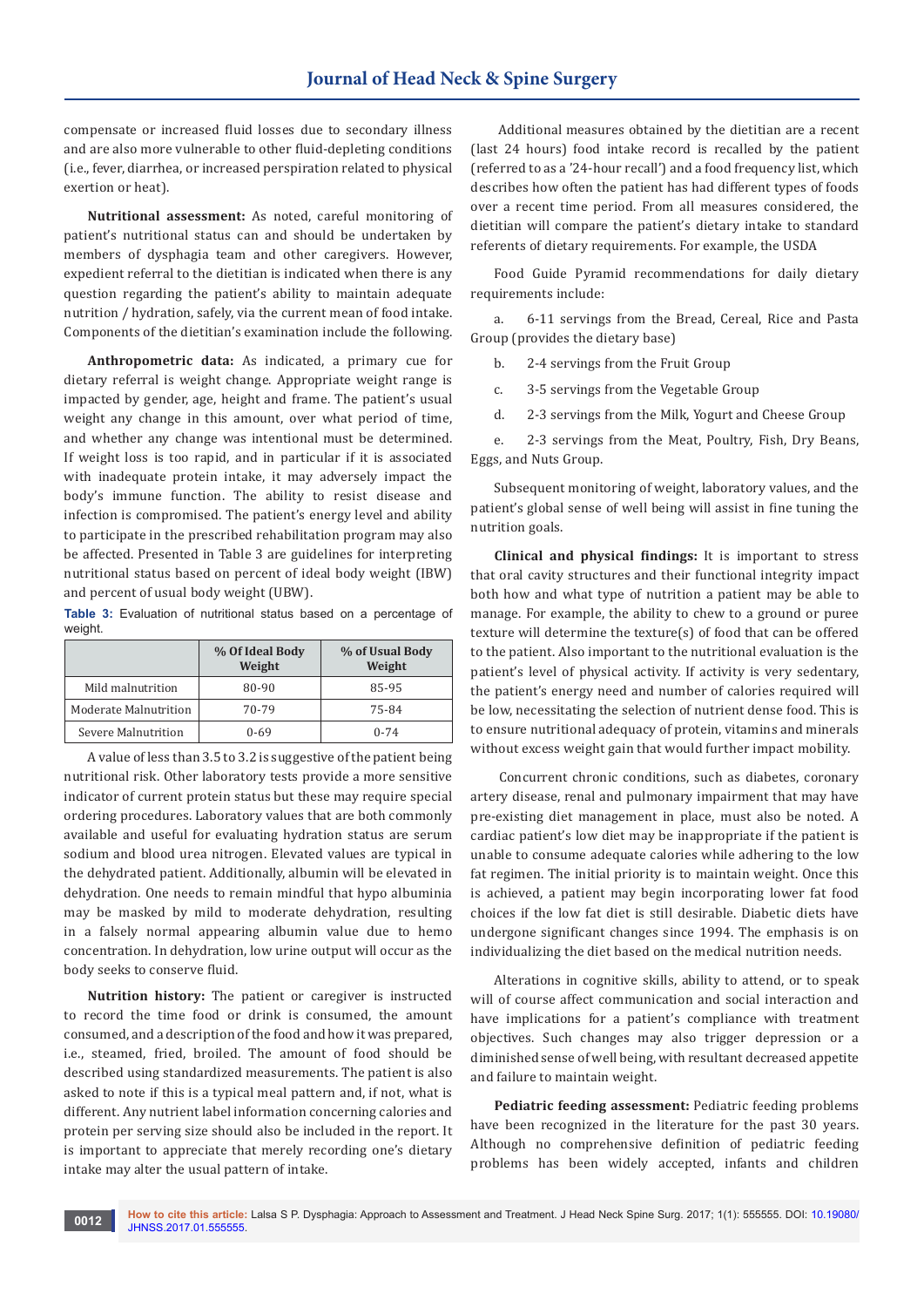experiencing feeding difficulties demonstrate either a refusal to eat orally and / or are unable to sustain oral feedings to maintain adequate caloric intake. Numerous articles have identified groups of children who are at risk for feeding problems. See table for etiologies commonly associated with feeding problems.

#### **Common etiologies associated with feeding problems**

- a. Neurological dysfunction.
- b. Gastrointestinal disease/dysfunction.
- c. Cardio-respiratory compromise.
- d. Sensory deprivation.
- e. Structural anomalies.
- f. Social-behavioral maladaptation.

A feeding assessment is a comprehensive, systematic biopsychosocial approach to the evaluation of a child who has feeding difficulties. The assessment can help professionals identify potential or actual feeding problems and develop appropriate interventions.

#### **Pediatric Feeding Assessment**

- a. The feeding assessment consists of five parts:
- b. Case history (obtained prior to evaluating child)
- c. Nutritional screening, Feeding history, Developmental milestones (obtained from parent or caregiver's interview)
- d. Physical Assessment
- e. Oral reflexes and feeding skills assessment
- f. Psychosocial international assessment.

#### **Case History**

Done before the evaluation of the child. It includes a review of the infant or child's:

- a. Medical history.
- b. Growth chart.
- c. Current clinical nutritional status.

#### **Medical history**

The medical history review includes evaluating the perinatal and neonatal history, medical diagnosis, previous hospitalizations, and significant illnesses. The perinatal and neonatal history may provide information detailing any fetal distress, the infant's response during delivery, prematurity, any significant congenital anomalies, and any major illness during the first month of life. Congenital anomalies, central nervous system insults, or chronic illnesses may affect the child's ability to eat orally. Previous hospitalizations and significant illness can influence the child's developmental skills including feeding skills. Child's refusal to eat, oral motor organization, and / or ability to sustain adequate oral intake.

**Growth chart:** It is critical to review to growth chart to determine the child's nutritional status. Prolonged inadequate caloric intake results in an infant or child nutritionally failing to thrive. A child is defined as having failure to thrive when:

- a. The weight for length ratio is <5%
- b. The weight is <5% or

c. The weight percentage has decreased two standard deviations or more.

 Other growth charts for some specific patient populations, such as Down's syndrome and premature infants, are available.

**Current clinical nutritional status:** A review of the current clinical nutritional status should include laboratory tests and anthropometrics. Laboratory tests can help define nutritional deficiencies. The most readily available screening tests are the complete blood count and a chemistry panel. Protein deficiency (i.e., a low albumin and total protein). Anthropometric assessment measures triceps, skin fold thickness and mid arm circumference as a serial indicator of body fat and muscle mass. Anthropometrics may be a preferred measurement of nutritional status compared to growth charts when the infant or child's age is unclear.

**Nutritional screening, feeding history and development milestones:** This information should be elicited from the parent or caregivers. The feeding history needs to include the parent's perception of the feeding problem or difficulty and a thorough description of the child's mealtimes. The history should include type of food, amounts, textures, duration of feeding, physical environment, and family members usually present, the child's behavior, and any interventions tried. A 24-hour dietary recall of the child's feeding routine is helpful to assess individual nutritional patterns.

#### **Physical assessment**

An assessment of the child's general physical appearance and findings will provide information about the child's nutritional status. When performing this assessment, one must consider the infant or children;

- a. Behavior.
- b. Development.
- c. Physical appearance.

**Behavior:** When observing the behavioral state, observe how the child acts. Is the child alert, active, irritable or apathetic? The alert and rested child provides the most realistic information about feeding behaviors. Irritability and apathy are commonly seen with malnutrition.

**Development:** The developmental assessment involves observing the child's fine and gross motor skills and muscle tone. Is the child performing tasks at the expected age, or is the child showing some developmental delays? Most children who are developmentally delayed exhibit some alteration in muscle tone, either hypertonia or hypotonia. Both the child's motor skills and muscle tone influence his or her ability to eat.